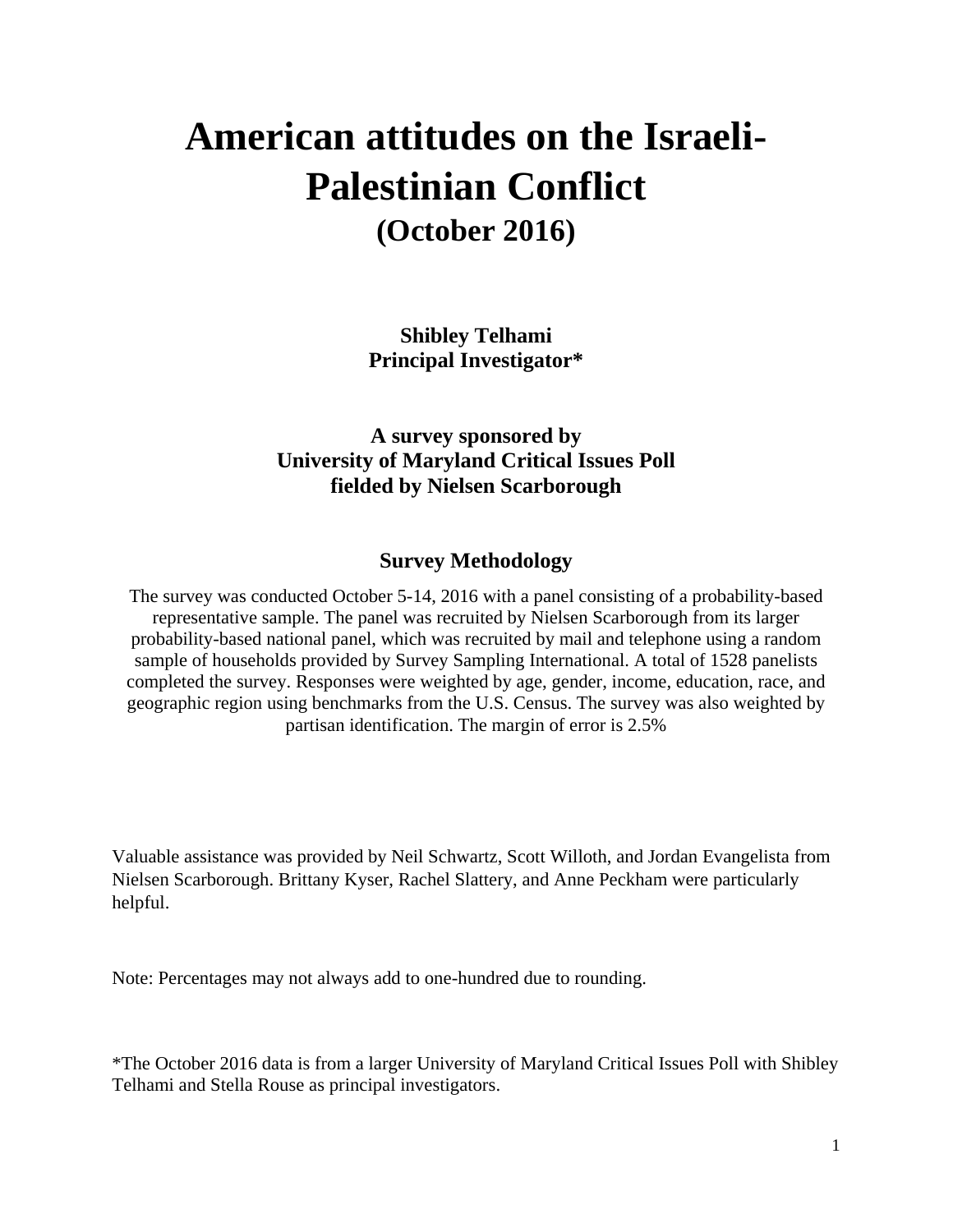### **American attitudes on the Israeli-Palestinian Conflict (November 2016)**

**Shibley Telhami Principal Investigator\***

**A survey sponsored by University of Maryland Critical Issues Poll fielded by Nielsen Scarborough**

#### **Survey Methodology**

The survey was conducted November 18-23, 2016 with a panel consisting of a probability-based representative sample. The panel was recruited by Nielsen Scarborough from its larger probability-based national panel, which was recruited by mail and telephone using a random sample of households provided by Survey Sampling International. A total of 1,042 panelists completed the survey. Responses were weighted by age, gender, income, education, race, and geographic region using benchmarks from the U.S. Census. The survey was also weighted by partisan identification. The margin of error is 3.04%

Valuable assistance was provided by Neil Schwartz, Scott Willoth, and Jordan Evangelista from Nielsen Scarborough. Brittany Kyser, Rachel Slattery, and Anne Peckham were particularly helpful.

Note: Percentages may not always add to one-hundred due to rounding.

\*The November 2016 data is from a larger University of Maryland Critical Issues Poll with Shibley Telhami and Stella Rouse as principal investigators.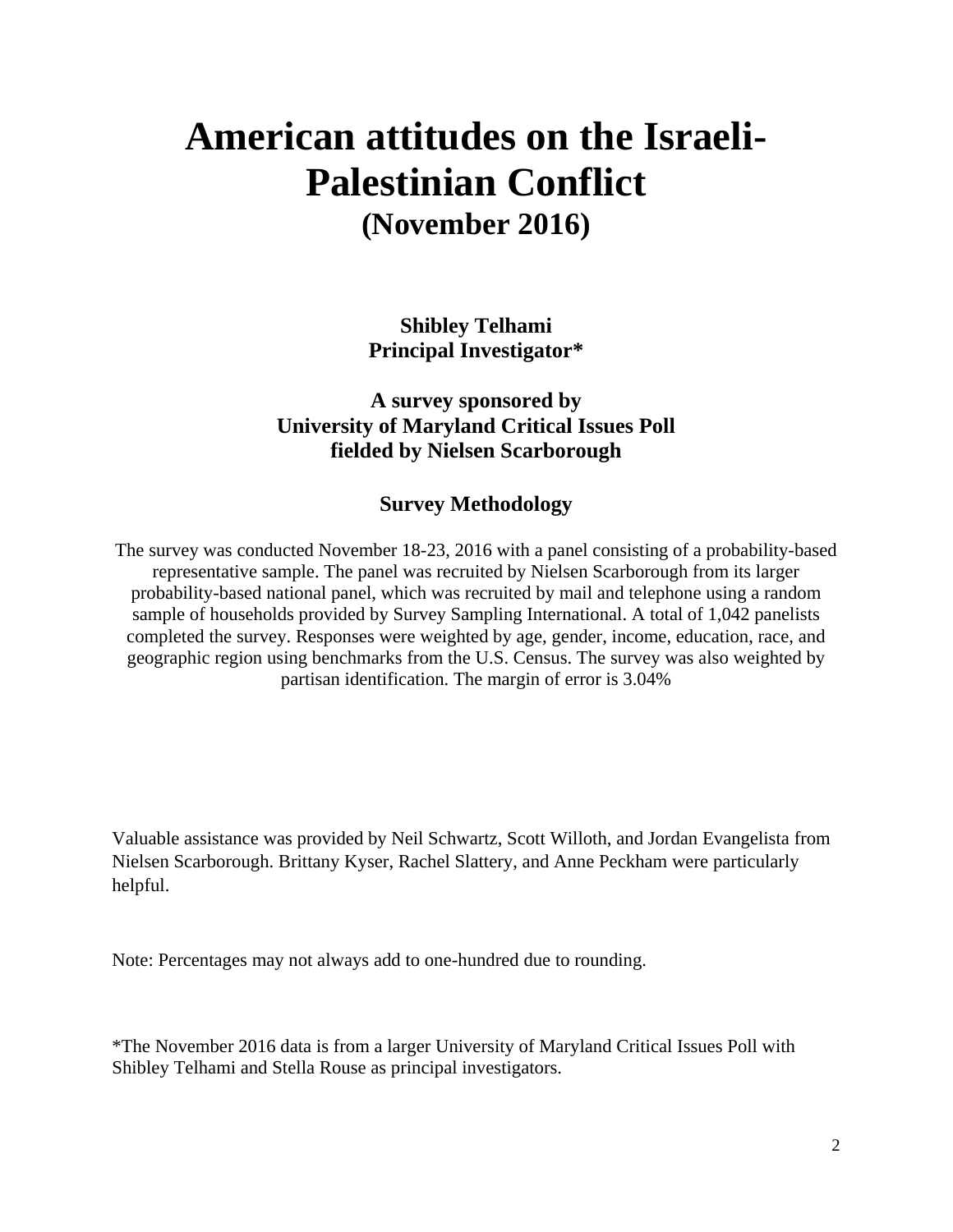# **Key Findings**

#### **President Obama and the United Nations**

- **1. Pluralities of the American public support Obama Administration action at the United Nations on the Palestinian-Israeli conflict before leaving office.**
- A plurality of Americans (46%) say that they either strongly or somewhat support the Obama administration backing or sponsoring a United Nations resolution that outlines the parameters for ending the Israeli-Palestinian conflict before Obama leaves office. A quarter of Americans neither oppose nor support this resolution, while 27% either strongly or somewhat oppose it.
- Democrats are far more likely than both Republicans and Independents to support this resolution. Seventy percent of Democrats support it compared to 22% of Republicans and 37% of Independents.
- On the issue of President Obama supporting or sponsoring a United Nations resolution to end Israeli settlement construction in the West Bank before he leaves office, a plurality of Americans (40%) either strongly or somewhat support this. Twenty-three percent of Americans neither oppose nor support and 33% either strongly or somewhat oppose this resolution.
- Democrats are significantly more likely than both Republicans and Independents to back President Obama's support or sponsorship for a United Nations resolution to end Israeli settlement construction in the West Bank before he leaves office. Sixty-five percent of Democrats either strongly or somewhat support this whereas only 16% of Republicans and 28% of Independents do. In contrast, Republicans are more than five times as likely to either strongly or somewhat oppose this (57%) as Democrats (11%).

#### **President-Elect Trump and the Israeli-Palestinian Issue**

- **2. Most Americans want President Trump to lean towards neither side in mediating the Israel-Palestinian conflict, but most expect him to lean toward Israel.**
- Most Americans want the new Trump administration to be even handed on the Israeli-Palestinian issue, with 57% saying that he should lean toward neither Israel nor the Palestinians in mediating the Israeli-Palestinian conflict. However, when asked what they believe the new Trump administration will in fact do, most Americans said that they believed he would not be even handed and would instead lean toward Israel (57%).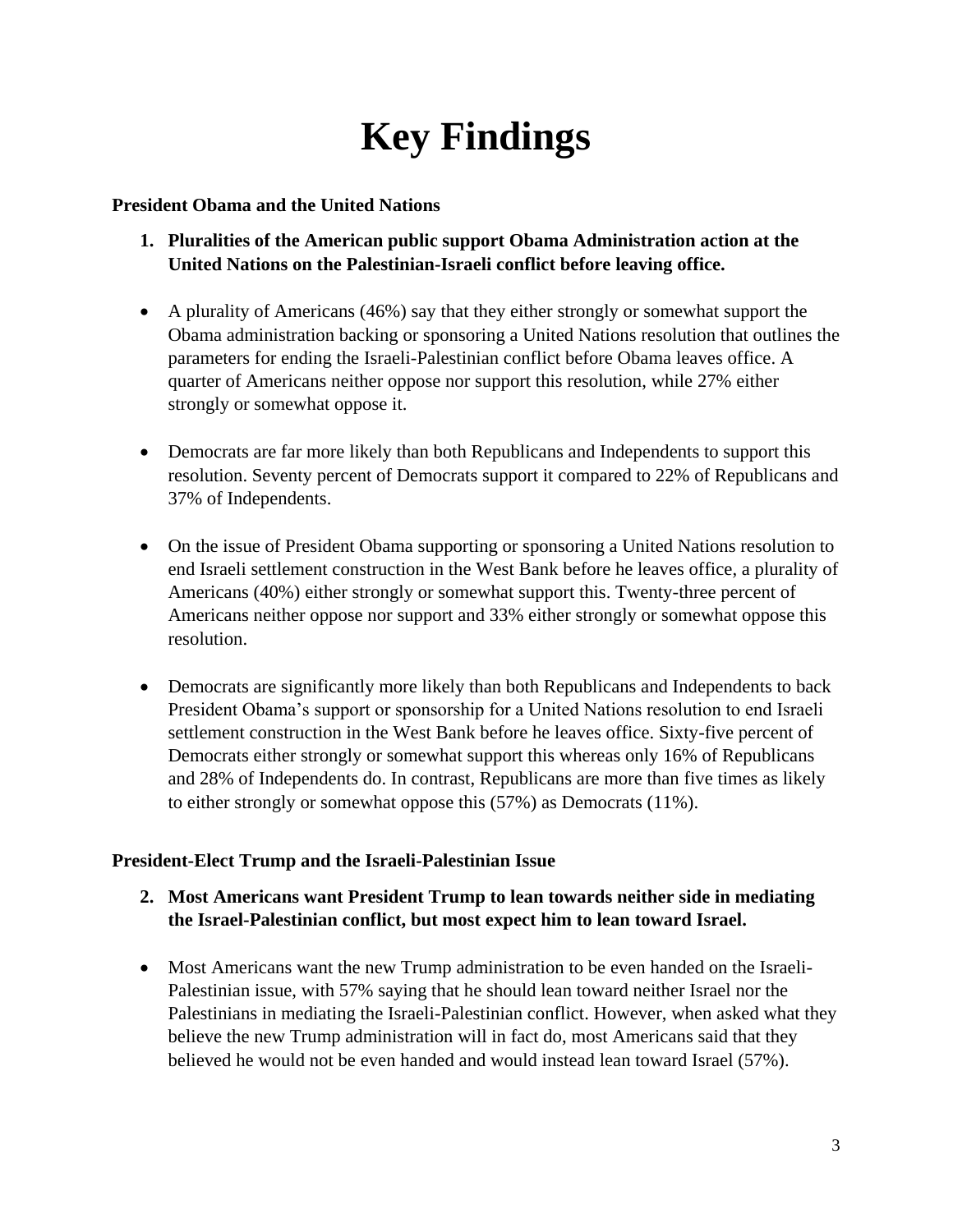- Across party lines, there are significant differences in what side Americans believe the new Trump administration should lean in mediating the Israeli-Palestinian conflict. A majority of Republicans believe that the new administration should lean toward Israel (56%), which is more than three times the amount of Democrats (17%) and almost double the size of Independents who say this (29%). A majority of both Democrats and Independents believe that it should lean toward neither side with 69% and 66% respectively. Forty-two percent of Republicans believe that it should lean toward neither side and less than one percent of Republicans believe that the new administration should lean toward the Palestinians.
- When asked what they believe the new Trump administration will in fact do, the differences in numbers are not as great. Sixty-two percent of Republicans believe that it will lean toward Israel and 55% of Democrats and 46% of Independents believe that this is what the new administration will in fact do. Independents are more likely to say that the new administration will in fact lean toward neither side (42%) with 35% of Republicans and 27% of Democrats believing this.

#### **Reaction of the United States to Israeli Settlements**

- **3. The American polarization on how to react to Israeli settlements has expanded over the past two years as 60% of Democrats now support imposing economic sanctions or more serious action.**
- Americans continue to be highly polarized along party lines on imposing some economic sanctions or taking more serious action on Israeli settlements but the gap has widened over the past year. In November 2016, a majority of Democrats (60%) supported imposing some economic sanctions or taking more serious action compared with 49% in November 2015. Looking at Republicans over these years, 31% supported imposing sanctions and taking more serious actions in November 2016 and 26% supported this in November 2015.
- In November 2016, when asked how they believed the U.S. should react to new settlements, a majority of Americans (52%) supported the U.S. doing nothing or limiting opposition to words. Republicans and Independents were more likely to agree with this (68% and 54% respectively) than most Americans and Democrats were less likely (37%).
- Over the past year, the support for imposing economic sanctions and taking more serious measures has gone up overall. In November 2015, 37% of Americans supported this compared to 46% November 2016.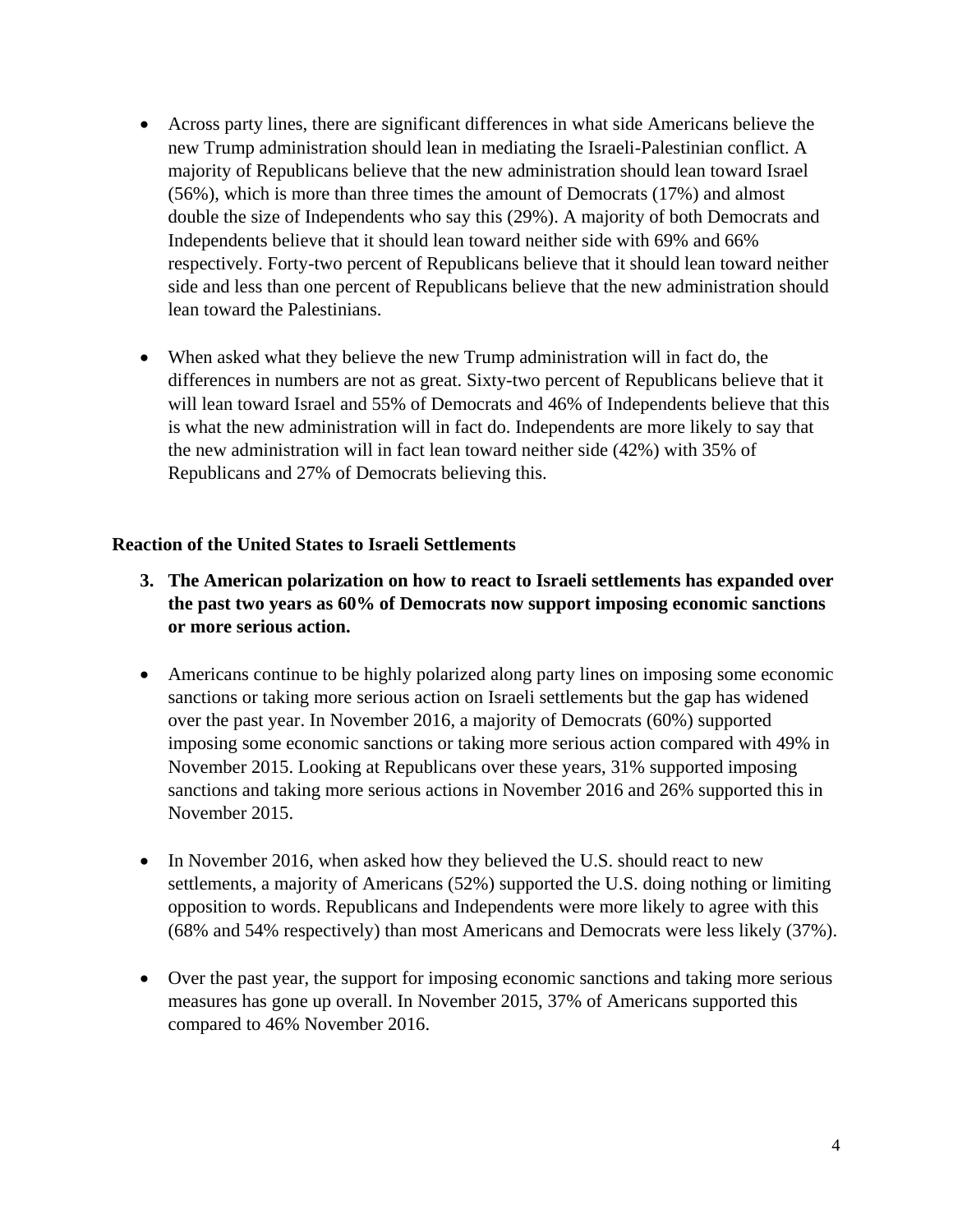#### **UN Security Council and the Establishment of a Palestinian State**

- **4. Overall, Americans supporting a U.S. veto of a UN resolution on Palestinian statehood remain a minority (31%), including 51% of Republicans but only 16% of Democrats.**
- When asked what they think the U.S. should do as a member of the UN Security Council if the UN considers a plan to endorse the establishment of a Palestinian state, 32% say that the U.S. should abstain from voting, 31% say that the U.S. should vote against endorsing the establishment of a Palestinian state, and 34% believe the U.S. should vote in favor of endorsing the establishment of a Palestinian state.
- Independents are more than twice as likely (59%) than both Republicans and Democrats to think that the U.S. should abstain from voting (29% for both). A majority of Republicans (51%) think that the U.S. should vote against endorsing the establishment of a Palestinian state and a majority of Democrats (51%) think the U.S. should vote in favor of endorsing the establishment of a Palestinian state.
- Compared with last year (November 2015), the percentage of Democrats who support the establishment of a Palestinian state has increased from 39% to 51%. In addition, the number of Democrats who believe the U.S. should abstain from voting has decreased from 42% to 29%. For Republicans, there has been a decrease in support for abstaining from voting, which dropped from 37% to 29% in the past year. The number of Republicans who think the U.S. should vote against endorsing the establishment of a Palestinian state increased from 43% to 51%.

#### **Israeli Influence on American Politics and Policies**

- **5. Americans remain highly divided with 55% of Democrats saying Israel has too much influence compared with 54% of Republicans who say that Israeli influence is at the right level.**
- Overall, 44% of Americans say that the Israeli government has about the right level of influence, 39% say it has too much influence, and 15% say it has too little influence.
- When broken down by party, more than half of Democrats believe that Israel has too much influence (55%) and more than half of Republicans believe that it has about the right level (54%). Republicans are evenly split in their opinion on whether Israel has too little or too much influence with 22% believing it has too much and 22% believing it has too little influence.